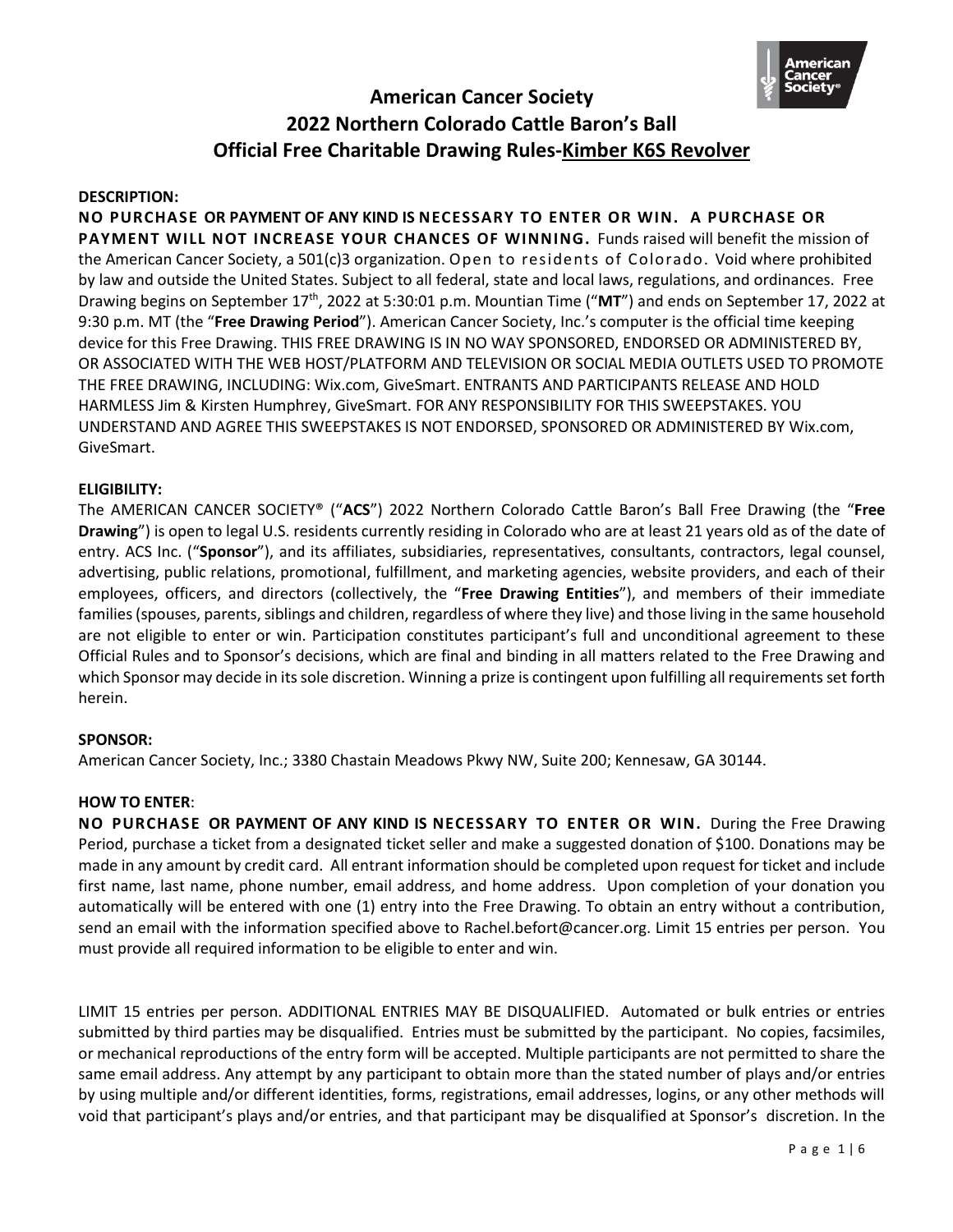

event of a dispute as to any entry, the authorized account holder of the email address associated with the pertinent account will be deemed to be the entrant. The "authorized account holder" is the natural person assigned an email address by an Internet access provider, online service provider or other organization responsible for assigning email addresses for the domain associated with the submitted address. Potential winners may be required to show proof of being the authorized account holder to the Sponsor or forfeit the prize. Entries that are incomplete, illegible, corrupted, false, lost, late or misdirected, deceptive or otherwise not in compliance with the Official Rules may be disqualified from the Free Drawing at Sponsor's sole and absolute discretion. All potential winners are subject to verification before any prize will be awarded. Normal Internet access, phone, and usage charges imposed by your online or phone service may apply.

## **SELECTION OF WINNER:**

On September 17, 2022 Sponsor will select the name of potential winner(s) of prize(s) in a random drawing from among all entries received. The odds of winning are based on the number of eligible entries received. There will be two hundred (200) total tickets printed. The potential winner(s) will be notified in person on September 17, 2022.

If a potential winner(s) cannot be contacted in person via email, telephone, and/or registered mail after the first attempt to contact him/her, or if he/she fails to sign and return the Affidavit/Declaration of Eligibility, Liability & Publicity Release or any other documentation that Sponsor may require, in its sole discretion, within the required time period (if applicable), [if potential winner(s) and any companion are unavailable to travel within any time period specified by Sponsor,] or in the event that a potential winner is disqualified for any reason, Sponsor will award the applicable prize(s) to an alternate winner selected by a random drawing from among all remaining eligible entries. If Sponsor are unable to determine and verify a potential winners(s) after repeated alternate drawings or if Sponsor fails to receive a sufficient number of entries to correspond to the number of prize(s) available to be awarded, Sponsor reserves the right to not award the all prize(s). If a winner declines the prize, they must sign a Prize Waiver form.

Verification of Potential Winner(s): ALL POTENTIAL WINNER(S) ARE SUBJECT TO VERIFICATION BY SPONSOR, WHOSE DECISIONS ARE FINAL AND BINDING IN ALL MATTERS RELATED TO THE FREE DRAWING. A PARTICIPANT IS NOT A WINNER OF ANY PRIZE UNLESS AND UNTIL PARTICIPANT'S ELIGIBILITY HAS BEEN VERIFIED AND PARTICIPANT HAS BEEN NOTIFIED THAT VERIFICATION IS COMPLETE.

## **PRIZE:**

There will be 1 prize awarded. Prize consists of (1) Kimber K6s First Edition 2 in Revolver

Total ARV of prize to be awarded: \$1,999

#### **PRIZE RESTRICTIONS:**

Any and all applicable federal, state, and local taxes and all fees and expenses related to acceptance and use of prize not specifically stated herein, including but not limited to, change of air travel fees, ground transportation, automobile insurance, meals, incidentals, passenger tariffs or duties, surcharges, service charges or facility charges, personal charges at lodging, security fees and/or other expenses, are the responsibility solely of winner(s). Prize(s) cannot be substituted, assigned, transferred, or redeemed for cash; however, Sponsor reserves the right to make equivalent prize substitutions. Prize(s) cannot be used in conjunction with any other promotion or offer. Only the number of prizes stated in these Official Rules is available to be won in the Free Drawing. If, by reason of a print or other error, more prizes are claimed than the number set forth in these Official Rules, prize winner(s) will be selected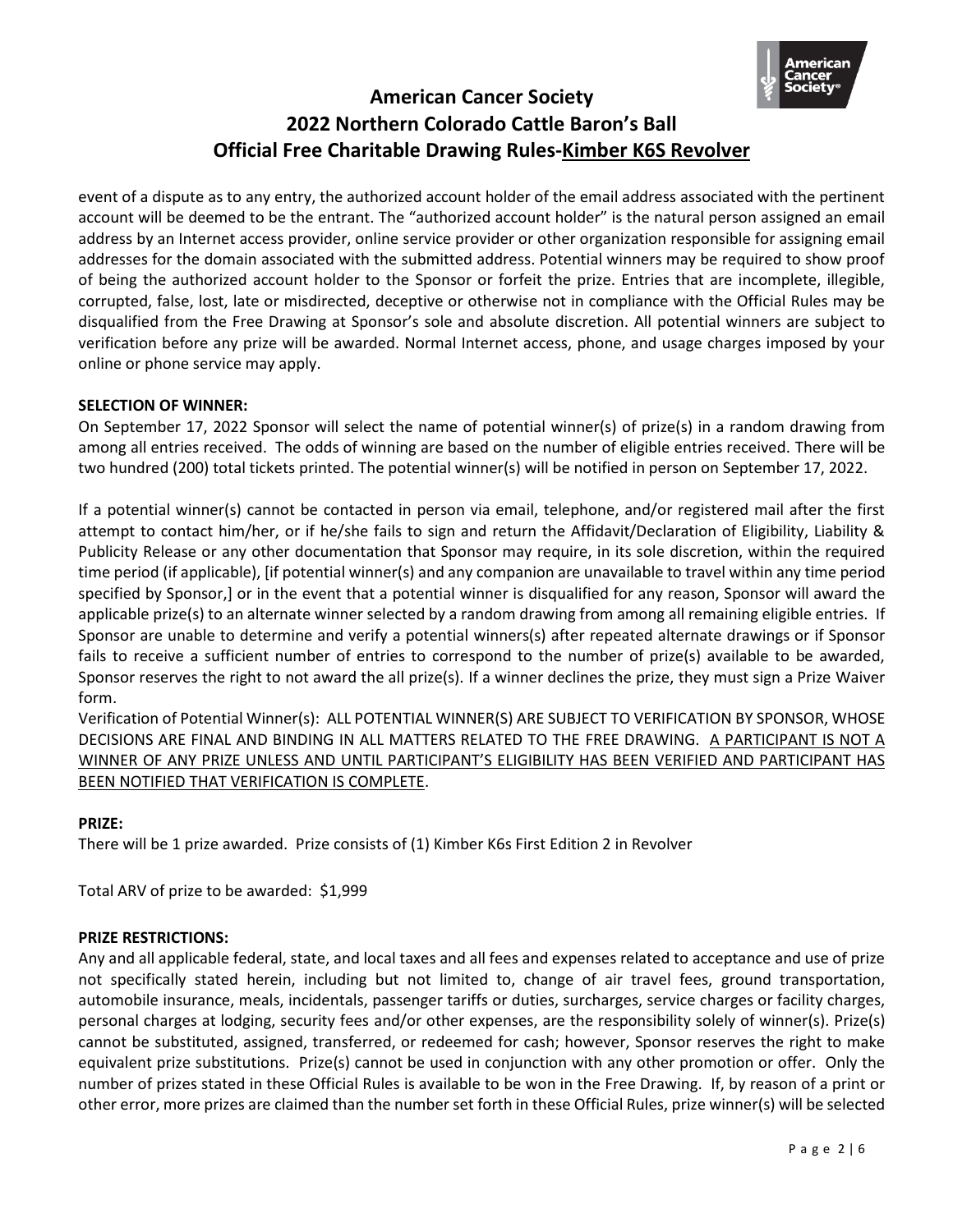

in accordance with the winner selection method described above from among all eligible claimants making purportedly valid claims to award the advertised number of prizes available.

Society staff and volunteers involved in the Free Drawing and their immediate family members may not participate. Society staff is defined as anyone employed in any capacity by ACS or the ACS Cancer Action Network. Volunteers involved in the Free Drawing are defined as ACS event chairs and committee members; volunteers not involved in the Free Drawing operations - who issue entries - may participate. Additionally, associates and immediate family of and its affiliates may not participate. Immediate family members of staff, volunteers, and associates and affiliates of include spouse, domestic partner, mother, father, siblings, children, grandchildren, and grandparents.

SPONSOR SHALL HAVE NO LIABILITY FOR ANY PERSONAL INJURIES, DEATH, PROPERTY DAMAGE, OR OTHER DAMAGES OR EXPENSES RESULTING FROM OR ARISING OUT OF ANY TRAVEL RELATED TO THE PRIZE OR ANY OTHER ASPECT OF PRIZE WINNER'S ACCEPTANCE OR USE OF THE PRIZE.

Terms of this item please read before bidding:

- Prospective transferee must be at least 21 years of age and a resident of Colorado.
- The item will not be available to take home night-of event. The firearm transfer should be between the owner and the transferee.
- Background check must be completed on the prospective transferee with a FFL (Federal Firearms Licensee), aka a licensed gun dealer. Winner is responsible for all background check and transfer fees.
- Transferors must identify transferees with a valid government issued photo ID and verify the name, date of birth, and address given by the transferee.
- A CO Concealed Handgun permit does not constitute valid ID for the purposes of the firearms background check; however, it may be used to establish CO residency if the valid ID does not.
- Approval of the transfer from the CO Bureau of Investigation is required after the background check is completed and before the new owner takes possession.
- Results of the background check and approval/non-approval from the Bureau must be provided to the winner.
- If winner cannot accept the firearm or lawfully obtain possession, the ticket price or winning donation bid can be refunded and the item will be forfeited.

## **TAXES AND OTHER FEES**:

Winner(s) will be responsible for applicable local, state, and federal sales and withholding taxes, fees, and all expenses associated with ownership.

Prior to award of prize, winner(s) must complete an [IRS Form](https://www.irs.gov/pub/irs-pdf/fw9.pdf) W-9 and other related documents, provide picture identification, or pay ACS all applicable withholdings with guaranteed funds (e.g., cashier's check, money order, etc.).

If the winner(s) does not provid[e IRS Form W-9](https://www.irs.gov/pub/irs-pdf/fw9.pdf) or taxpayer ID number, they must pay ACS **31.58%** in backup withholding before receiving the prize, as follows: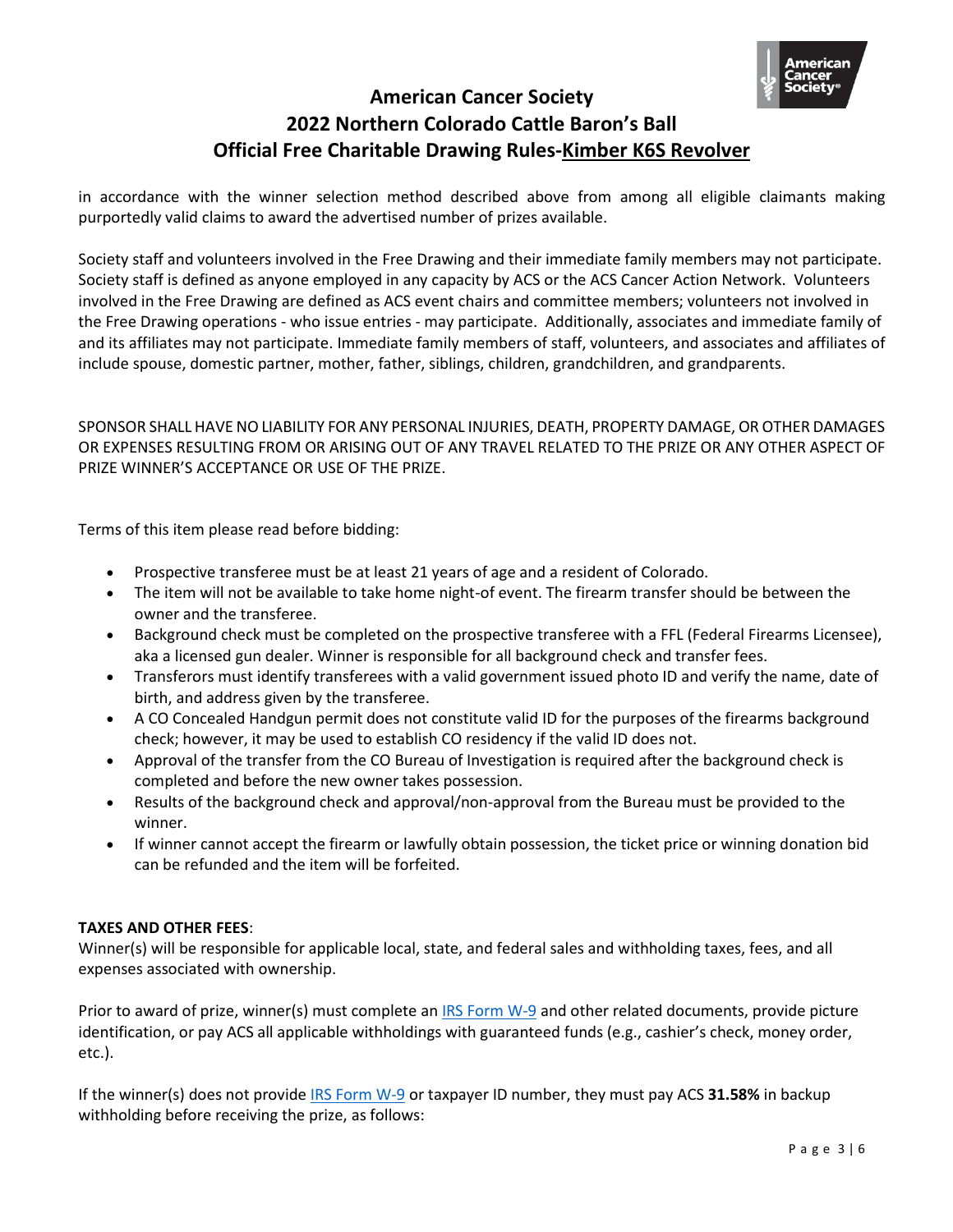

- The federal backup withholding tax on a prize with a fair market value of \$1,999 is \$631.28

If applicable, state and local tax withholding will be calculated and withheld based on winner's legal residence and the associated state law.

The winner(s) will receive IRS Form MISC-1099, postmarked by January 31, 2023, to complete their annual tax returns. Entrants should consult with their tax advisor regarding charitable deductions and taxes associated with drawing winnings.

### **GENERAL CONDITIONS:**

Participation constitutes participant's full and unconditional agreement to these Official Rules and to Sponsor's decisions, which are final and binding in all matters related to the Free Drawing. Sponsor, and its agencies are not responsible for lost, late, incomplete, damaged, stolen, misdirected, or illegible entries; lost, interrupted, or unavailable network, server, or other connections, telephone transmission problems, or garbled transmissions or miscommunications; computer or software malfunctions, or damage to a user's computer equipment (software or hardware); technical failures; or other errors or malfunctions of any kind whether human, mechanical, electronic, or otherwise. Proof of sending or submission of entry will not be deemed proof of receipt by Sponsor. Sponsor's failure to enforce any term of these Official Rules shall not constitute a waiver of that provision.

WARNING: ANY ATTEMPT BY A PARTICIPANT OR ANY OTHER INDIVIDUAL TO DELIBERATELY DAMAGE ANY WEBSITE ASSOCIATED WITH THIS FREE DRAWING OR UNDERMINE THE LEGITIMATE OPERATION OF THE FREE DRAWING MAY BE A VIOLATION OF CRIMINAL AND CIVIL LAW, AND, SHOULD SUCH AN ATTEMPT BE MADE, SPONSOR RESERVES THE RIGHT TO PROSECUTE AND SEEK DAMAGES FROM ANY SUCH PERSON TO THE FULLEST EXTENT PERMITTED BY LAW. Sponsor reserves the right to disqualify any individual it finds to be attempting to tamper with or undermine the entry process, any website associated with the Free Drawing, and/or the legitimate operation of the Free Drawing; to violate the Official Rules; or to act in an unsportsmanlike or disruptive manner or with the intent to annoy, abuse, threaten, or harass any other person.

Sponsor reserves the right to cancel, suspend and/or modify the Free Drawing, or any part of it, if any fraud, technical failures or any factor beyond Sponsor's reasonable control impairs the integrity or proper functioning of the Free Drawing, as determined by Sponsor. If, for any reason, the Free Drawing cannot be run as planned, Sponsor may disqualify any suspect entries and (a) suspend the Free Drawing and modify the Free Drawing to address the impairment, then resume the Free Drawing in a manner that best conforms to the spirit of these Official Rules; and/or (b) terminate the Free Drawing and award the prize at random from among the eligible, non-suspect entries received up to the time of the impairment.

## **LIMITATION OF LIABILITY AND RELEASES; PUBLICITY**:

BY PARTICIPATING IN THIS FREE DRAWING, PARTICIPANT AGREES THAT FREE DRAWING ENTITIES, Jim & Kirsten Humphrey, GiveSmart, Wix.com AND THEIR RESPECTIVE PARENT COMPANIES, AFFILIATES, SUBSIDIARIES, REPRESENTATIVES, CONSULTANTS, CONTRACTORS, LEGAL COUNSEL, ADVERTISING, PUBLIC RELATIONS, PROMOTIONAL, FULFILLMENT AND MARKETING, WEBSITE PROVIDERS, WEB MASTERS, AND THEIR RESPECTIVE OFFICERS, DIRECTORS, EMPLOYEES, REPRESENTATIVES, AND AGENTS (THE "**RELEASED PARTIES**") WILL HAVE NO LIABILITY WHATSOEVER FOR, AND SHALL BE HELD HARMLESS BY PARTICIPANTS AGAINST, ANY LIABILITY FOR ANY INJURIES, LOSSES OR DAMAGES OF ANY KIND TO PERSONS, INCLUDING PERSONAL INJURY OR DEATH, OR PROPERTY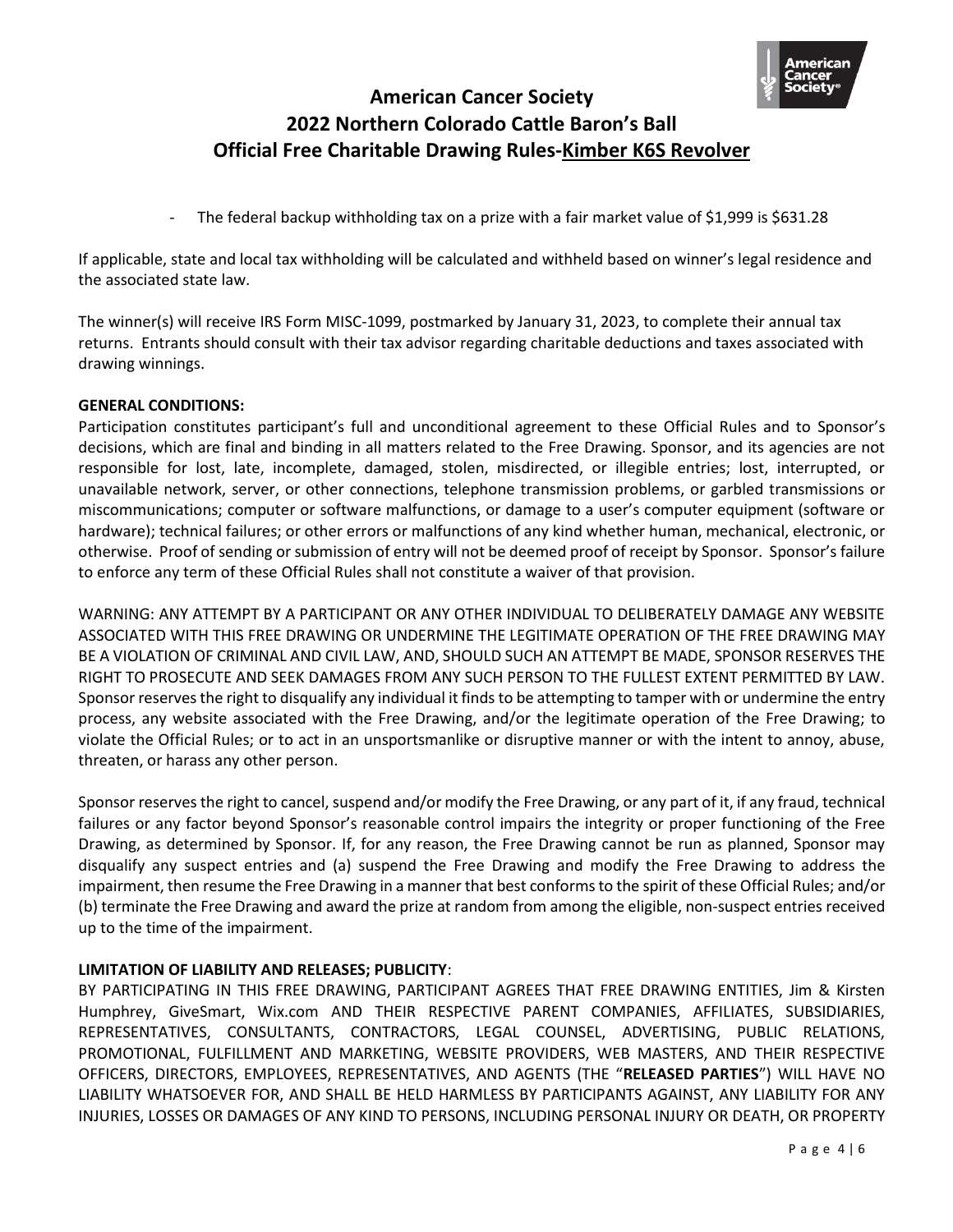

RESULTING IN WHOLE OR IN PART, DIRECTLY OR INDIRECTLY, FROM ACCEPTANCE, POSSESSION, MISUSE, OR USE OF THE PRIZE, ENTRY, OR PARTICIPATION IN THIS FREE DRAWING OR IN ANY FREE DRAWING-RELATED ACTIVITY, OR ANY CLAIMS BASED ON PUBLICITY RIGHTS, DEFAMATION OR INVASION OF PRIVACY, OR MERCHANDISE DELIVERY. THE RELEASED PARTIES ARE NOT RESPONSIBLE IF THIS FREE DRAWING CANNOT BE ADMINISTERED OR CONDUCTED OR ANY PRIZE CANNOT BE AWARDED DUE TO CANCELLATIONS, DELAYS, OR INTERRUPTIONS RESULTING OR ARISING FROM ACTS OF GOD, WAR, OR TERRORISM, CIVIL UNREST, STRIKES, SUPPLY SHORTAGES, NATURAL DISASTERS, WEATHER, EPIDEMICS, COMPLIANCE WITH ANY LAW OR ORDER OF A GOVERNMENTAL AUTHORITY, OR ANY OTHER SIMILAR ACT, EVENT, OR OCCURANCE BEYOND THE REASONABLE CONTROL OF THE SPONSOR. [BY PARTICIPATING IN THIS FREE DRAWING, PARTICIPANT AGREES THAT THE RELEASED PARTIES WILL NOT BE RESPONSIBLE OR LIABLE FOR ANY INJURIES, DAMAGES, OR LOSSES OF ANY KIND, INCLUDING DIRECT, INDIRECT, INCIDENTAL, CONSEQUENTIAL, OR PUNITIVE DAMAGES TO PERSONS, INCLUDING DEATH, OR TO PROPERTY ARISING OUT OF ACCESS TO AND USE OF ANY WEBSITE ASSOCIATED WITH THIS FREE DRAWING OR THE DOWNLOADING FROM AND/OR PRINTING MATERIAL DOWNLOADED FROM SUCH SITE.

EXCEPT WHERE PROHIBITED BY LAW, PARTICIPATION IN THE FREE DRAWING CONSTITUTES PARTICIPANT'S GRANT TO SPONSOR (WHICH GRANT WILL BE CONFIRMED IN WRITING ON REQUEST OF SPONSOR), AND THE RELEASED PARTIES THE RIGHT AND PERMISSION TO PRINT, PUBLISH, BROADCAST, AND USE, WORLD WIDE IN ANY MEDIA NOW KNOWN OR HEREAFTER DEVELOPED, INCLUDING BUT NOT LIMITED TO THE WORLD WIDE WEB, AT ANY TIME OR TIMES, THE PARTICIPANT'S ENTRY, NAME, PORTRAIT, PICTURE, VOICE, LIKENESS, OPINIONS AND BIOGRAPHICAL INFORMATION (INCLUDING BUT NOT LIMITED TO HOMETOWN AND STATE) FOR ADVERTISING, TRADE, AND PROMOTIONAL PURPOSES (INCLUDING THE ANNOUNCEMENT OF HIS OR HER NAME ON TELEVISION OR RADIO BROADCAST) WITHOUT ADDITIONAL CONSIDERATION, COMPENSATION, PERMISSION, OR NOTIFICATION.

WITHOUT LIMITING THE FOREGOING, EVERYTHING REGARDING THIS FREE DRAWING, INCLUDING ALL PRIZES, ARE PROVIDED "AS IS" WITHOUT WARRANTY OF ANY KIND, EITHER EXPRESS OR IMPLIED, INCLUDING BUT NOT LIMITED TO, THE IMPLIED WARRANTIES OF MERCHANTABILITY, FITNESS FOR A PARTICULAR PURPOSE, OR NON-INFRINGEMENT. SOME JURISDICTIONS MAY NOT ALLOW THE LIMITATIONS OR EXCLUSIONS OF LIABILITY FOR INCIDENTAL OR CONSEQUENTIAL DAMAGES OR EXCLUSION OF IMPLIED WARRANTIES, SO SOME OF THE ABOVE LIMITATIONS OR EXCLUSIONS MAY NOT APPLY. CHECK LOCAL LAWS FOR ANY RESTRICTIONS OR LIMITATIONS REGARDING THESE LIMITATIONS OR EXCLUSIONS.

While participating in events held or sponsored by the American Cancer Society, Inc., ("ACS") "social distancing" must be practiced and face coverings worn at all times to reduce the risks of exposure to COVID-19. Because COVID-19 is extremely contagious and is spread mainly from person-to-person contact, ACS has put in place preventative measures to reduce the spread of COVID-19. However, ACS cannot guarantee that its participants, volunteers, partners, or others in attendance will not become infected with COVID-19. Go to <https://www.cancer.org/about-us/policies/covid-19-safety-acknowledgement.html> for the American Cancer Society's full COVID-19 Safety Acknowledgment -- Liability Waiver and Release of Claims.

## **DISPUTES:**

This Free Drawing is governed by the laws of the United States. Except where prohibited, participant agrees that: (1) any and all disputes, claims and causes of action arising out of or connected with this Free Drawing or any prize awarded shall be resolved individually, without resort to any form of class action, and exclusively by the United States